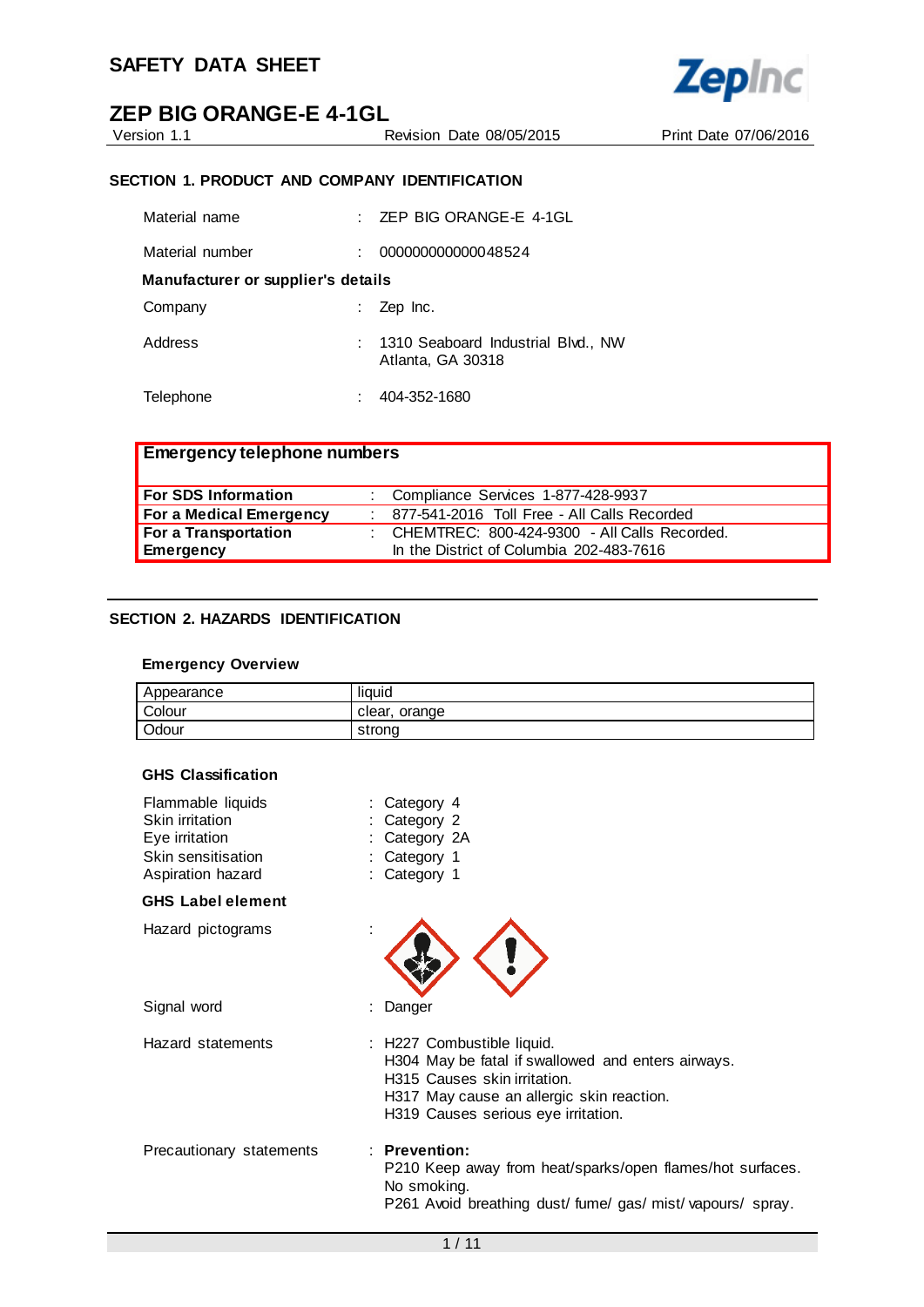

| Version 1.1                                         | Revision Date 08/05/2015                                                                                                                                                                                                                                                                                                                                                                                                                                                                                                                                                                                                                                                                                                                                                                                                                                                                                                                                                                                                                                                                   | Print Date 07/06/2016 |
|-----------------------------------------------------|--------------------------------------------------------------------------------------------------------------------------------------------------------------------------------------------------------------------------------------------------------------------------------------------------------------------------------------------------------------------------------------------------------------------------------------------------------------------------------------------------------------------------------------------------------------------------------------------------------------------------------------------------------------------------------------------------------------------------------------------------------------------------------------------------------------------------------------------------------------------------------------------------------------------------------------------------------------------------------------------------------------------------------------------------------------------------------------------|-----------------------|
|                                                     | P264 Wash skin thoroughly after handling.<br>P272 Contaminated work clothing should not be allowed out of<br>the workplace.<br>P280 Wear protective gloves/ eye protection/ face protection.<br>Response:<br>P301 + P310 IF SWALLOWED: Immediately call a POISON<br>CENTER or doctor/ physician.<br>P302 + P352 IF ON SKIN: Wash with plenty of soap and water.<br>P305 + P351 + P338 IF IN EYES: Rinse cautiously with water<br>for several minutes. Remove contact lenses, if present and<br>easy to do. Continue rinsing.<br>P331 Do NOT induce vomiting.<br>P333 + P313 If skin irritation or rash occurs: Get medical<br>advice/ attention.<br>P337 + P313 If eye irritation persists: Get medical advice/<br>attention.<br>P362 Take off contaminated clothing and wash before reuse.<br>P370 + P378 In case of fire: Use dry sand, dry chemical or<br>alcohol-resistant foam for extinction.<br>Storage:<br>P403 + P235 Store in a well-ventilated place. Keep cool.<br>P405 Store locked up.<br>Disposal:<br>Dispose of contents/container in accordance with local<br>regulation. |                       |
| <b>Potential Health Effects</b><br>Carcinogenicity: |                                                                                                                                                                                                                                                                                                                                                                                                                                                                                                                                                                                                                                                                                                                                                                                                                                                                                                                                                                                                                                                                                            |                       |
| <b>IARC</b>                                         | No component of this product present at levels greater than or<br>equal to 0.1% is identified as probable, possible or confirmed<br>human carcinogen by IARC.                                                                                                                                                                                                                                                                                                                                                                                                                                                                                                                                                                                                                                                                                                                                                                                                                                                                                                                              |                       |
| <b>ACGIH</b>                                        | No component of this product present at levels greater than or<br>equal to 0.1% is identified as a carcinogen or potential<br>carcinogen by ACGIH.                                                                                                                                                                                                                                                                                                                                                                                                                                                                                                                                                                                                                                                                                                                                                                                                                                                                                                                                         |                       |
| <b>OSHA</b>                                         | No component of this product present at levels greater than or<br>equal to 0.1% is identified as a carcinogen or potential<br>carcinogen by OSHA.                                                                                                                                                                                                                                                                                                                                                                                                                                                                                                                                                                                                                                                                                                                                                                                                                                                                                                                                          |                       |
| <b>NTP</b>                                          | No component of this product present at levels greater than or<br>equal to 0.1% is identified as a known or anticipated carcinogen<br>by NTP.                                                                                                                                                                                                                                                                                                                                                                                                                                                                                                                                                                                                                                                                                                                                                                                                                                                                                                                                              |                       |

#### **SECTION 3. COMPOSITION/INFORMATION ON INGREDIENTS**

Substance / Mixture : Mixture

#### **Hazardous components**

| l Chemical Name                             | CAS-No.     | Concentration [%]    |
|---------------------------------------------|-------------|----------------------|
| Distillates (petroleum), hydrotreated light | 64742-47-8  | $\vert$ >= 50 - < 70 |
| Citrus, ext.                                | 94266-47-4  | $\vert$ >= 30 - < 50 |
| 4-Nonylphenol branched, ethoxylated         | 127087-87-0 | $ >= 1 - < 5$        |
| Nonylphenol, ethoxylated                    | 9016-45-9   | $ >= 1 - < 5$        |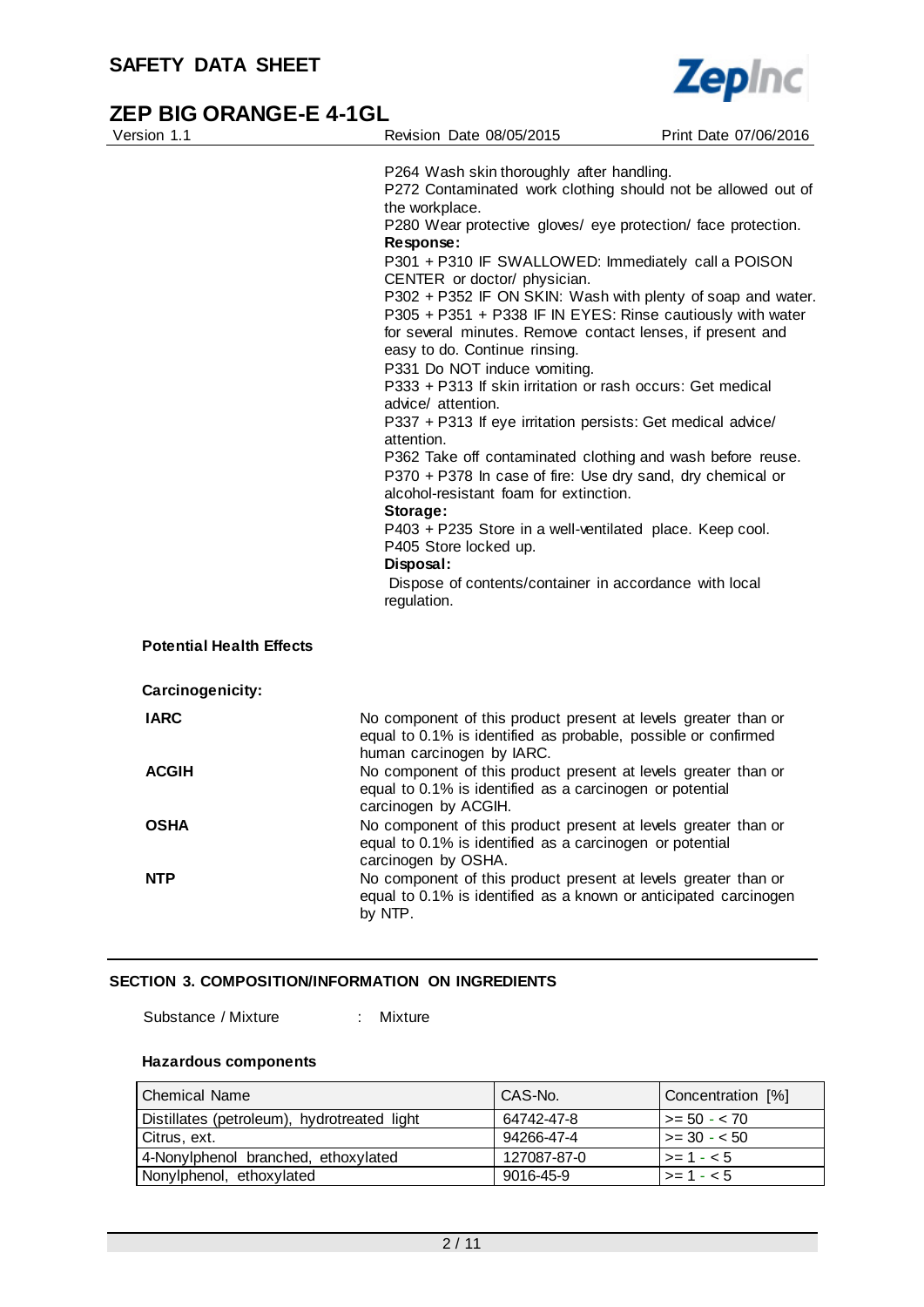# **ZEP BIG ORANGE-E 4-1GL**<br>Version 1.1

**Zepinc** 

Revision Date 08/05/2015 Print Date 07/06/2016

| General advice          | : Move out of dangerous area.<br>Show this safety data sheet to the doctor in attendance.<br>Symptoms of poisoning may appear several hours later.<br>Do not leave the victim unattended.                                                                                                                          |
|-------------------------|--------------------------------------------------------------------------------------------------------------------------------------------------------------------------------------------------------------------------------------------------------------------------------------------------------------------|
| If inhaled              | : If unconscious place in recovery position and seek medical<br>advice.<br>If symptoms persist, call a physician.                                                                                                                                                                                                  |
| In case of skin contact | : If skin irritation persists, call a physician.<br>If on skin, rinse well with water.<br>If on clothes, remove clothes.                                                                                                                                                                                           |
| In case of eye contact  | : Immediately flush eye(s) with plenty of water.<br>Remove contact lenses.<br>Protect unharmed eye.<br>Keep eye wide open while rinsing.<br>If eye irritation persists, consult a specialist.                                                                                                                      |
| If swallowed            | : Clean mouth with water and drink afterwards plenty of water.<br>Keep respiratory tract clear.<br>Do NOT induce vomiting.<br>Do not give milk or alcoholic beverages.<br>Never give anything by mouth to an unconscious person.<br>If symptoms persist, call a physician.<br>Take victim immediately to hospital. |

#### **SECTION 5. FIREFIGHTING MEASURES**

| Suitable extinguishing media            | : Dry chemical<br>Water spray<br>Foam                                                                                                                                                                                                                                                                                              |
|-----------------------------------------|------------------------------------------------------------------------------------------------------------------------------------------------------------------------------------------------------------------------------------------------------------------------------------------------------------------------------------|
| Unsuitable extinguishing<br>media       | : High volume water jet                                                                                                                                                                                                                                                                                                            |
| Specific hazards during<br>firefighting | : Do not allow run-off from fire fighting to enter drains or water<br>courses.                                                                                                                                                                                                                                                     |
| Hazardous combustion<br>products        | : Carbon dioxide (CO2)<br>Carbon monoxide<br>Smoke                                                                                                                                                                                                                                                                                 |
| Specific extinguishing<br>methods       | Use extinguishing measures that are appropriate to local<br>circumstances and the surrounding environment.                                                                                                                                                                                                                         |
| Further information                     | : Fire residues and contaminated fire extinguishing water must<br>be disposed of in accordance with local regulations.<br>Collect contaminated fire extinguishing water separately. This<br>must not be discharged into drains.<br>For safety reasons in case of fire, cans should be stored<br>separately in closed containments. |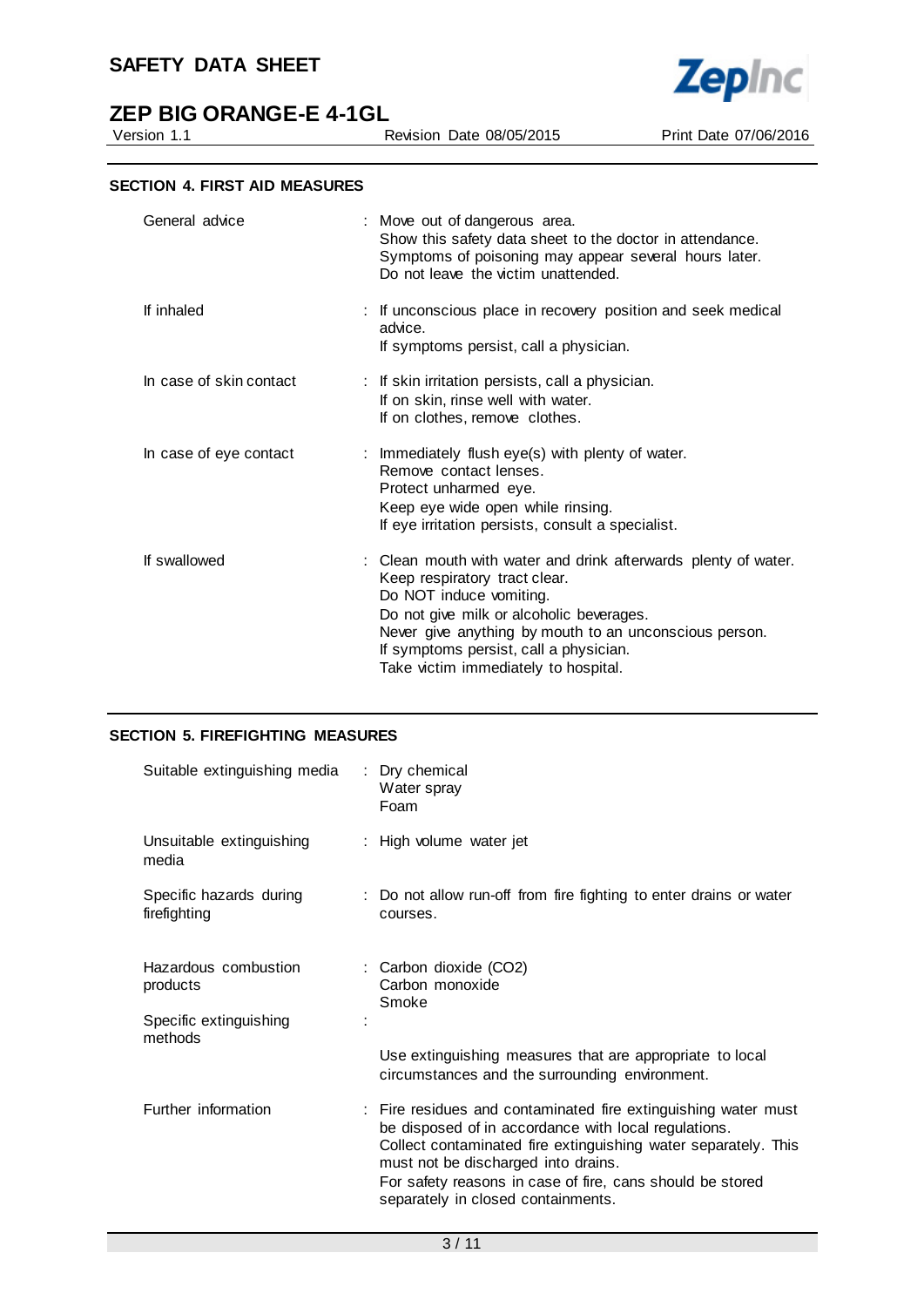

# **ZEP BIG ORANGE-E 4-1GL**

| Version 1.1                                      | Revision Date 08/05/2015                                                    | Print Date 07/06/2016 |
|--------------------------------------------------|-----------------------------------------------------------------------------|-----------------------|
|                                                  | Use a water spray to cool fully closed containers.                          |                       |
| Special protective equipment<br>for firefighters | : Wear self-contained breathing apparatus for firefighting if<br>necessary. |                       |

#### **SECTION 6. ACCIDENTAL RELEASE MEASURES**

| Personal precautions,<br>protective equipment and<br>emergency procedures | : Use personal protective equipment.<br>Ensure adequate ventilation.<br>Remove all sources of ignition.<br>Evacuate personnel to safe areas.<br>Material can create slippery conditions.                                                 |
|---------------------------------------------------------------------------|------------------------------------------------------------------------------------------------------------------------------------------------------------------------------------------------------------------------------------------|
| Environmental precautions                                                 | : Prevent product from entering drains.<br>Prevent further leakage or spillage if safe to do so.<br>If the product contaminates rivers and lakes or drains inform<br>respective authorities.                                             |
| Methods and materials for<br>containment and cleaning up                  | : Keep in suitable, closed containers for disposal.<br>Clean contaminated floors and objects thoroughly while<br>observing environmental regulations.                                                                                    |
|                                                                           | Contain spillage, and then collect with non-combustible<br>absorbent material, (e.g. sand, earth, diatomaceous earth,<br>vermiculite) and place in container for disposal according to<br>local / national regulations (see section 13). |

#### **SECTION 7. HANDLING AND STORAGE**

| Advice on safe handling     | : Avoid formation of aerosol.<br>Do not breathe vapours/dust.<br>Avoid exposure - obtain special instructions before use.<br>Avoid contact with skin and eyes.<br>For personal protection see section 8.<br>Smoking, eating and drinking should be prohibited in the<br>application area.<br>Provide sufficient air exchange and/or exhaust in work rooms.<br>Dispose of rinse water in accordance with local and national<br>regulations.<br>Persons susceptible to skin sensitisation problems or asthma,<br>allergies, chronic or recurrent respiratory disease should not<br>be employed in any process in which this mixture is being<br>used. |
|-----------------------------|-----------------------------------------------------------------------------------------------------------------------------------------------------------------------------------------------------------------------------------------------------------------------------------------------------------------------------------------------------------------------------------------------------------------------------------------------------------------------------------------------------------------------------------------------------------------------------------------------------------------------------------------------------|
| Conditions for safe storage | : No smoking.<br>Keep container tightly closed in a dry and well-ventilated<br>place.<br>Containers which are opened must be carefully resealed and<br>kept upright to prevent leakage.<br>Observe label precautions.<br>Electrical installations / working materials must comply with<br>the technological safety standards.                                                                                                                                                                                                                                                                                                                       |
| Materials to avoid          | : Keep away from oxidizing agents and strongly acid or alkaline                                                                                                                                                                                                                                                                                                                                                                                                                                                                                                                                                                                     |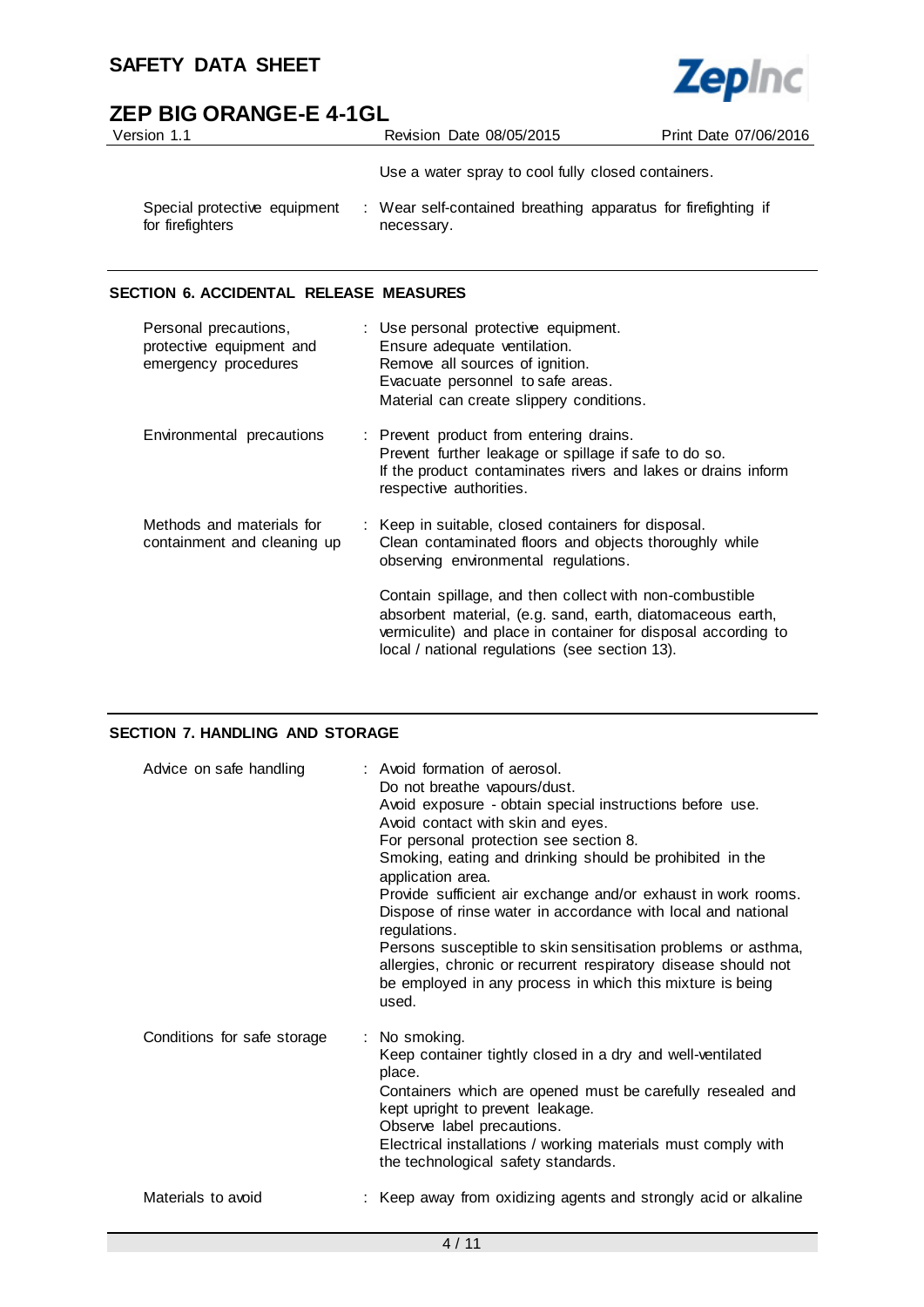

Version 1.1 Revision Date 08/05/2015 Print Date 07/06/2016

materials.

#### **SECTION 8. EXPOSURE CONTROLS/PERSONAL PROTECTION**

#### **Components with workplace control parameters**

| Components                                     | CAS-No.    | Value type<br>(Form of<br>exposure) | Control<br>parameters /<br>Permissible<br>concentration | <b>Basis</b>    |
|------------------------------------------------|------------|-------------------------------------|---------------------------------------------------------|-----------------|
| Distillates (petroleum),<br>hydrotreated light | 64742-47-8 | <b>TWA</b>                          | 500 ppm<br>$2,000$ mg/m3                                | <b>OSHA Z-1</b> |
|                                                |            | <b>TWA</b>                          | 400 ppm<br>1,600 mg/m3                                  | <b>OSHA PO</b>  |

#### **Personal protective equipment**

| Respiratory protection            | : No personal respiratory protective equipment normally<br>required.                                                                                    |
|-----------------------------------|---------------------------------------------------------------------------------------------------------------------------------------------------------|
| Hand protection<br><b>Remarks</b> | : The suitability for a specific workplace should be discussed<br>with the producers of the protective gloves.                                          |
| Eye protection                    | : Eye wash bottle with pure water<br>Tightly fitting safety goggles<br>Wear face-shield and protective suit for abnormal processing                     |
| Skin and body protection          | problems.<br>: Impervious clothing<br>Choose body protection according to the amount and<br>concentration of the dangerous substance at the work place. |
| Protective measures               | : Wear suitable protective equipment.<br>When using do not eat, drink or smoke.                                                                         |
| Hygiene measures                  | : When using do not eat or drink.<br>When using do not smoke.<br>Wash hands before breaks and at the end of workday.                                    |

#### **SECTION 9. PHYSICAL AND CHEMICAL PROPERTIES**

| Appearance                   | : liquid            |
|------------------------------|---------------------|
| Colour                       | : clear, orange     |
| Odour                        | strong              |
| Odour Threshold              | ∶ No data available |
| рH                           | $: 6.5 - 7.0$       |
| Melting point/freezing point | : No data available |
| Boiling point                | : 170 °C            |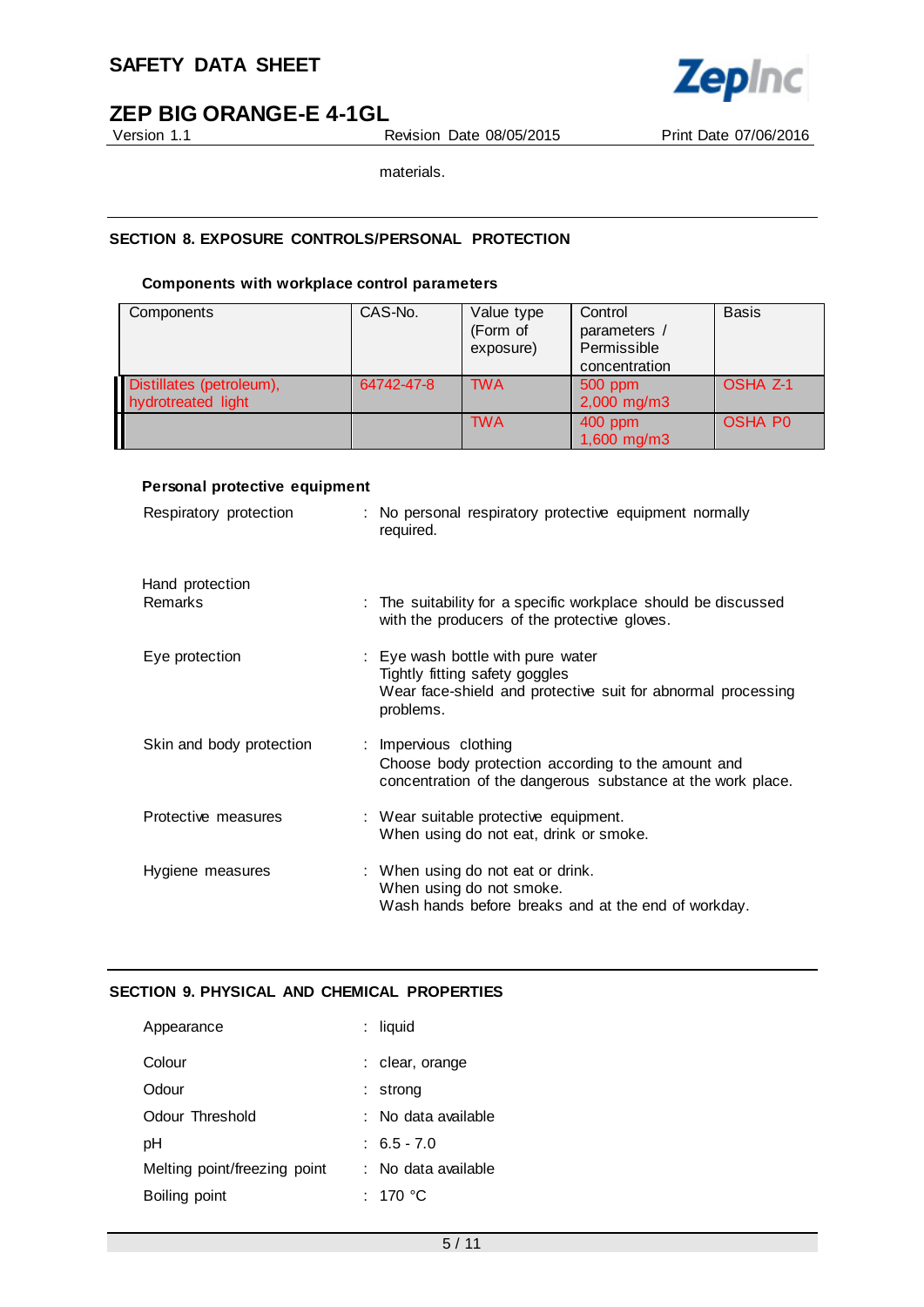

# **ZEP BIG ORANGE-E 4-1GL**

| Version 1.1                                |  | Revision Date 08/05/2015        | Print Date 07/06/2016 |
|--------------------------------------------|--|---------------------------------|-----------------------|
| Flash point                                |  | : 62.8 °C<br>Method: closed cup |                       |
| Evaporation rate                           |  | : No data available             |                       |
| Upper explosion limit                      |  | : No data available             |                       |
| Lower explosion limit                      |  | : No data available             |                       |
| Vapour pressure                            |  | : $1.333$ hPa                   |                       |
| Relative vapour density                    |  | : No data available             |                       |
| Density                                    |  | : $0.826$ g/cm3                 |                       |
| Solubility(ies)                            |  |                                 |                       |
| Water solubility                           |  | : emulsifiable                  |                       |
| Partition coefficient: n-<br>octanol/water |  | : No data available             |                       |
| Auto-ignition temperature                  |  | : not determined                |                       |
| Thermal decomposition                      |  | : No data available             |                       |
| Viscosity                                  |  |                                 |                       |
| Viscosity, kinematic                       |  | : 5.3 mm2/s (20 $^{\circ}$ C)   |                       |

#### **SECTION 10. STABILITY AND REACTIVITY**

| Reactivity                            | : Stable                                       |
|---------------------------------------|------------------------------------------------|
| Chemical stability                    | : Stable under normal conditions.              |
| Possibility of hazardous<br>reactions | : Vapours may form explosive mixture with air. |
| Conditions to avoid                   | : Heat, flames and sparks.                     |
| Incompatible materials                | : Strong oxidizing agents                      |
| Hazardous decomposition<br>products   | : Carbon oxides                                |

#### **SECTION 11. TOXICOLOGICAL INFORMATION**

#### **Acute toxicity**

| <b>Product:</b>       |                                                                           |
|-----------------------|---------------------------------------------------------------------------|
| Acute oral toxicity   | : Acute toxicity estimate : $> 5,000$ mg/kg<br>Method: Calculation method |
| Acute dermal toxicity | : Acute toxicity estimate : $> 5,000$ mg/kg<br>Method: Calculation method |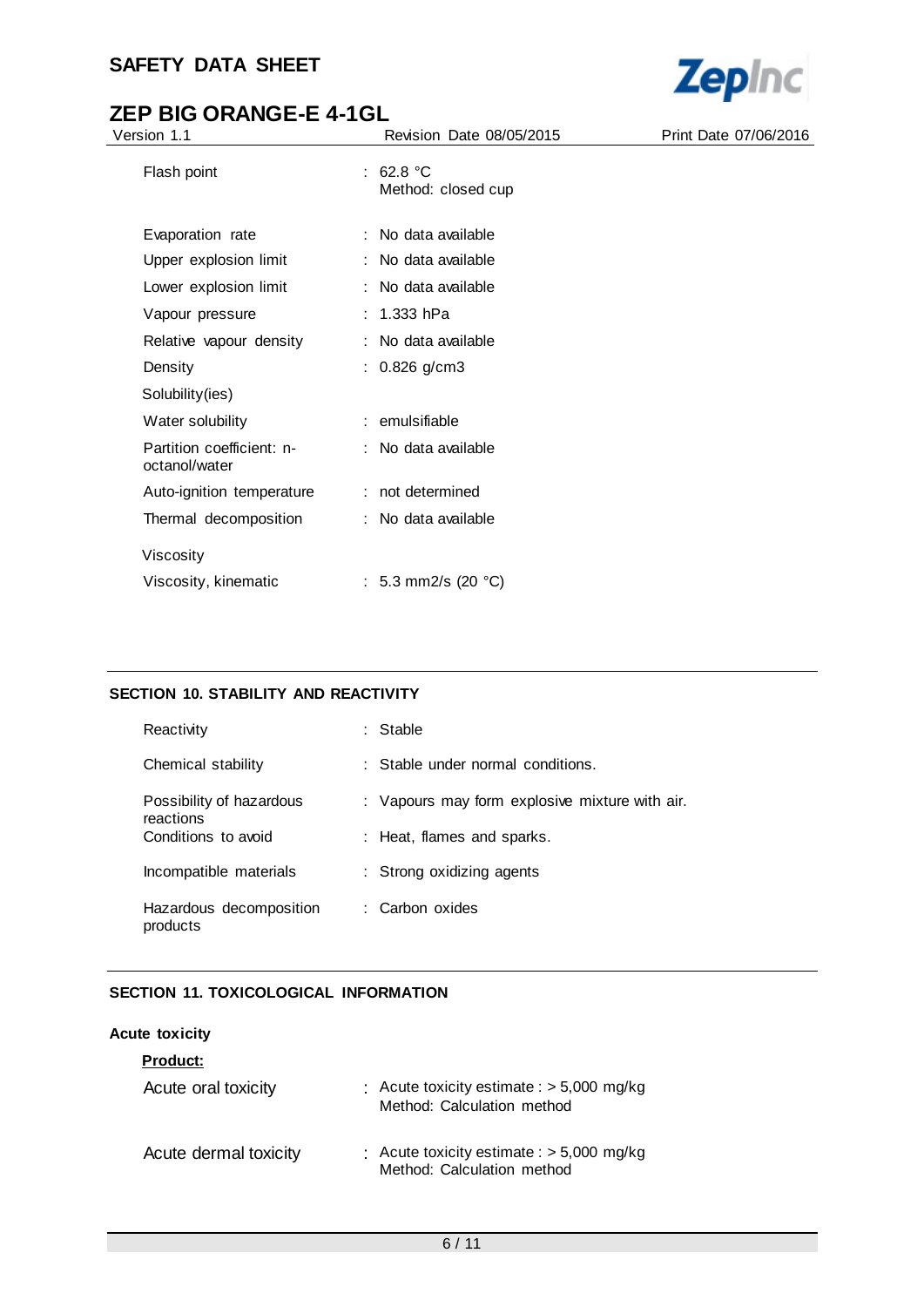

Version 1.1 Revision Date 08/05/2015 Print Date 07/06/2016

#### **Components:**

#### **Distillates (petroleum), hydrotreated light:**

| Acute oral toxicity                  | LD50 Rat $> 5,000$ mg/kg                    |
|--------------------------------------|---------------------------------------------|
| <b>Acute inhalation toxicity</b>     | LC50 Rat $>$ 4.6 mg/l<br>Exposure time: 6 h |
| Acute dermal toxicity                | LD50 Rat $>$ 2,000 mg/kg                    |
| 4-Nonylphenol branched, ethoxylated: |                                             |
| Acute oral toxicity                  | LD50 Rat $5,000$ mg/kg                      |
| Acute dermal toxicity                | LD50 Rabbit 2,573 mg/kg                     |

# **Skin corrosion/irritation**

#### **Product:**

Remarks: May cause skin irritation and/or dermatitis.

#### **Serious eye damage/eye irritation**

#### **Product:**

Remarks: May irritate eyes.

Remarks: May cause irreversible eye damage.

#### **Respiratory or skin sensitisation**

#### **Product:**

Remarks: Causes sensitisation.

#### **Germ cell mutagenicity**

No data available

#### **Carcinogenicity**

No data available

#### **Reproductive toxicity**

#### No data available

**Distillates (petroleum), hydrotreated light: Citrus, ext.: 4-Nonylphenol branched, ethoxylated: Nonylphenol, ethoxylated:**

#### **STOT - single exposure**

No data available

#### **STOT - repeated exposure**

No data available

**Aspiration toxicity**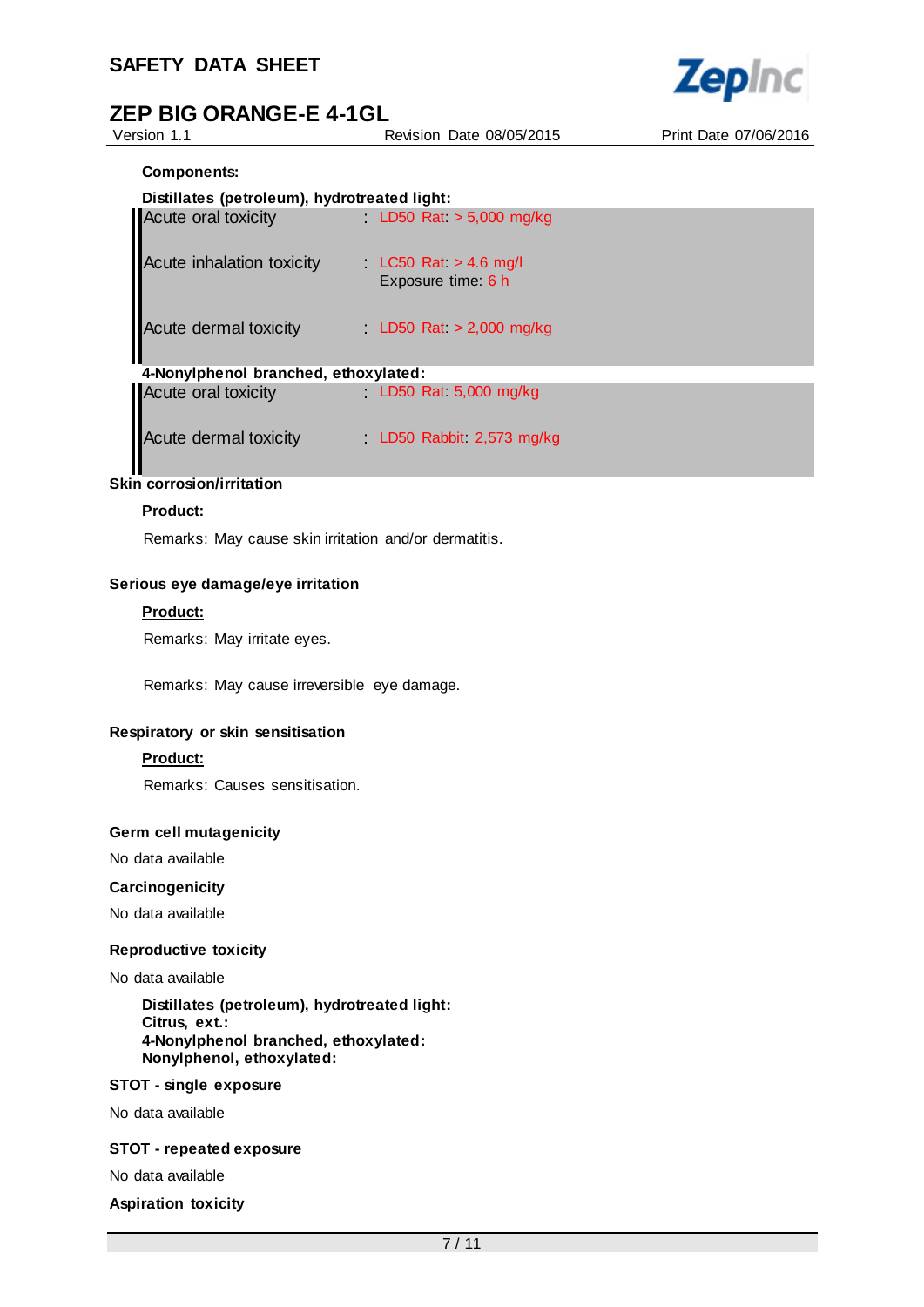# **ZEP BIG ORANGE-E 4-1GL**

Version 1.1 Revision Date 08/05/2015 Print Date 07/06/2016



No data available

#### **Further information**

#### **Product:**

Remarks: Solvents may degrease the skin.

#### **Components:**

**Distillates (petroleum), hydrotreated light:** Remarks: No data available

#### **SECTION 12. ECOLOGICAL INFORMATION**

#### **Ecotoxicity**

No data available

#### **Persistence and degradability**

No data available **Bioaccumulative potential**

#### **Product:**

| Partition coefficient: n-<br>octanol/water                          | : Remarks: No data available                                                                                                                                                   |
|---------------------------------------------------------------------|--------------------------------------------------------------------------------------------------------------------------------------------------------------------------------|
| <b>Mobility in soil</b>                                             |                                                                                                                                                                                |
| No data available                                                   |                                                                                                                                                                                |
| Other adverse effects                                               |                                                                                                                                                                                |
| No data available<br><b>Product:</b>                                |                                                                                                                                                                                |
| Regulation                                                          | 40 CFR Protection of Environment; Part 82 Protection of<br>Stratospheric Ozone - CAA Section 602 Class I<br>Substances                                                         |
| <b>Remarks</b>                                                      | This product neither contains, nor was manufactured<br>with a Class I or Class II ODS as defined by the U.S.<br>Clean Air Act Section 602 (40 CFR 82, Subpt. A, App.A<br>+ B). |
| Additional ecological<br>information                                | : An environmental hazard cannot be excluded in the<br>event of unprofessional handling or disposal., Very toxic<br>to aquatic life.                                           |
| <b>Components:</b><br>Distillates (petroleum), hydrotreated light : |                                                                                                                                                                                |

| Additional ecological | No data available |  |
|-----------------------|-------------------|--|
| information           |                   |  |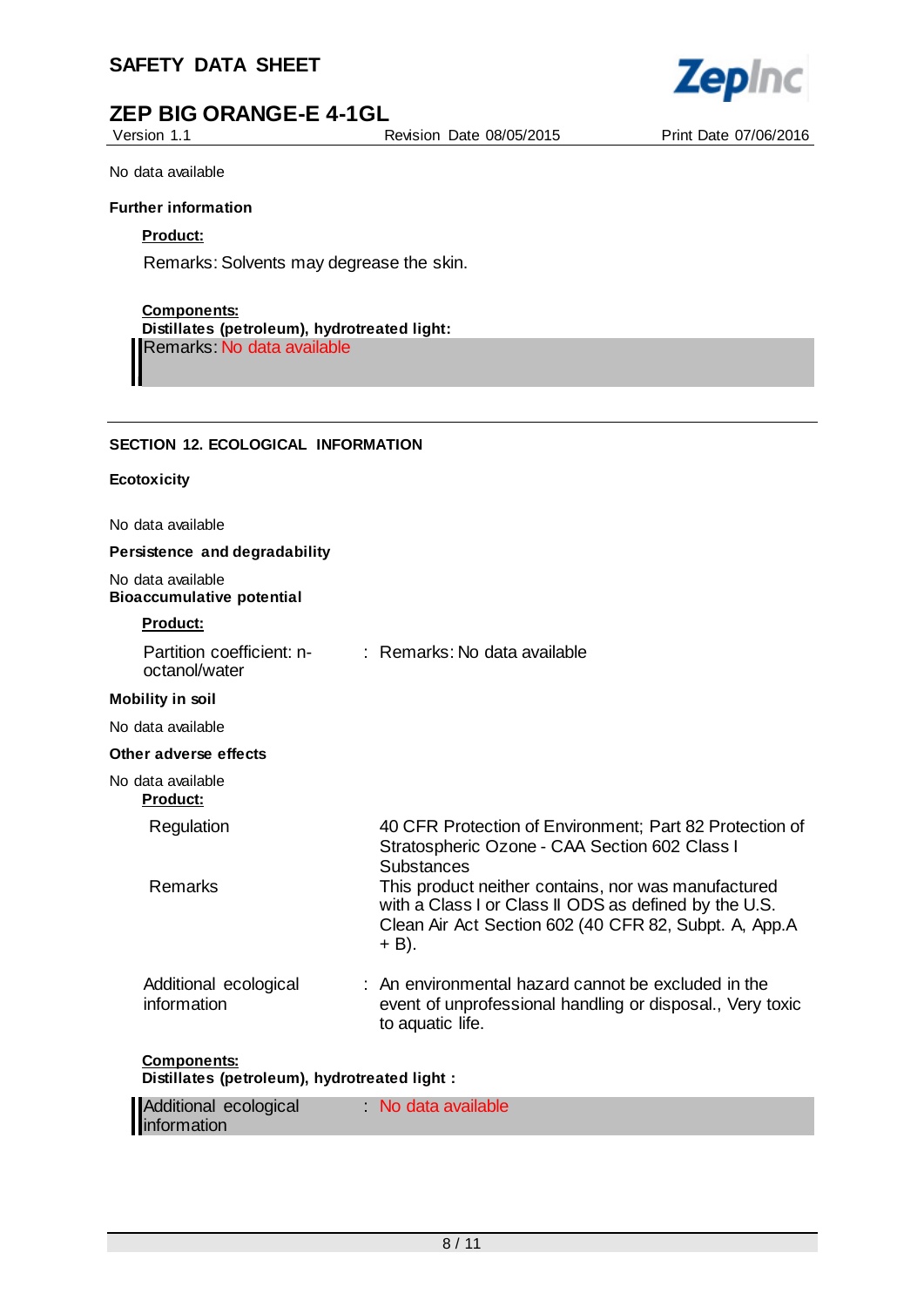# **ZEP BIG ORANGE-E 4-1GL**

Version 1.1 Revision Date 08/05/2015 Print Date 07/06/2016



#### **SECTION 13. DISPOSAL CONSIDERATIONS**

| Waste from residues    | : Dispose of in accordance with local regulations.                                                                                                                     |
|------------------------|------------------------------------------------------------------------------------------------------------------------------------------------------------------------|
|                        | The product should not be allowed to enter drains, water<br>courses or the soil.<br>Do not contaminate ponds, waterways or ditches with<br>chemical or used container. |
| Contaminated packaging | : Empty remaining contents.<br>Dispose of as unused product.<br>Do not re-use empty containers.<br>Do not burn, or use a cutting torch on, the empty drum.             |

#### **SECTION 14. TRANSPORT INFORMATION**

Transportation Regulation: 49 CFR (USA): NOT REGULATED AS DANGEROUS GOODS OR HAZARDOUS MATERIAL

Transportation Regulation: IMDG (Vessel): NOT REGULATED AS DANGEROUS GOODS OR HAZARDOUS MATERIAL

Transportation Regulation: IATA (Cargo Air): NOT REGULATED AS DANGEROUS GOODS OR HAZARDOUS MATERIAL

Transportation Regulation: IATA (Passenger Air): NOT REGULATED AS DANGEROUS GOODS OR HAZARDOUS MATERIAL

Transportation Regulation: TDG (Canada): NOT REGULATED AS DANGEROUS GOODS OR HAZARDOUS MATERIAL

SECTION 15. REGULATORY INFORMATION

#### **EPCRA - Emergency Planning and Community Right-to-Know Act**

#### **CERCLA Reportable Quantity**

This material does not contain any components with a CERCLA RQ.

#### **SARA 304 Extremely Hazardous Substances Reportable Quantity**

This material does not contain any components with a section 304 EHS RQ.

**SARA 311/312 Hazards** : Fire Hazard

Acute Health Hazard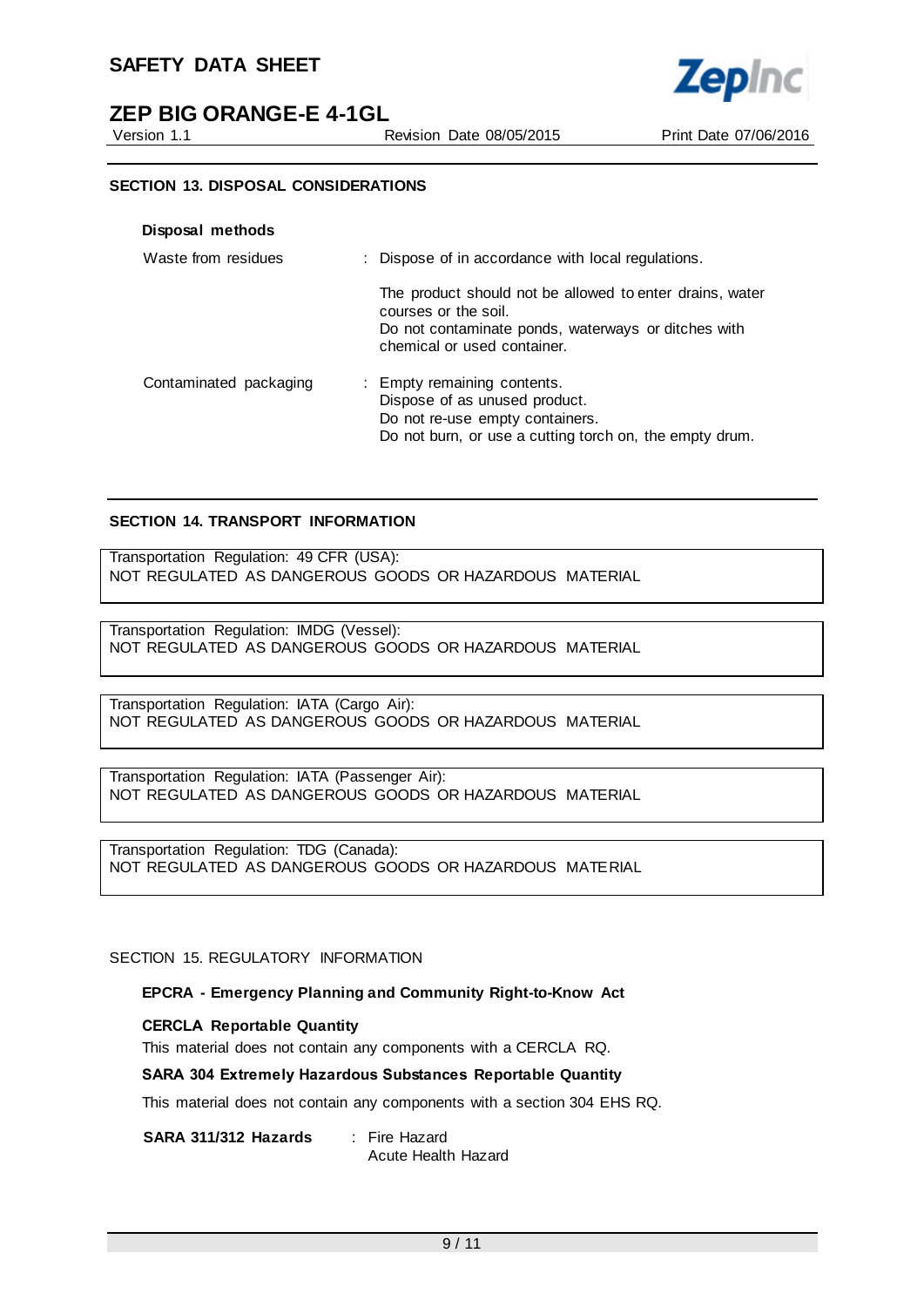

| Version 1.1        | Revision Date 08/05/2015                                                                                                                                                                  | Print Date 07/06/2016 |
|--------------------|-------------------------------------------------------------------------------------------------------------------------------------------------------------------------------------------|-----------------------|
| <b>SARA 302</b>    | : No chemicals in this material are subject to the reporting<br>requirements of SARA Title III, Section 302.                                                                              |                       |
| <b>SARA 313</b>    | : This material does not contain any chemical components with<br>known CAS numbers that exceed the threshold (De Minimis)<br>reporting levels established by SARA Title III, Section 313. |                       |
| California Prop 65 | This product does not contain any chemicals known to State of<br>California to cause cancer, birth defects, or any other<br>reproductive harm.                                            |                       |
|                    | The components of this product are reported in the following inventories:                                                                                                                 |                       |
| <b>TSCA</b><br>ופח | On TSCA Inventory<br>All components of this product are on the Canadian DSI                                                                                                               |                       |

| 15CA         | On 15CA Inventory                                      |
|--------------|--------------------------------------------------------|
| <b>DSL</b>   | All components of this product are on the Canadian DSL |
| <b>AICS</b>  | Not in compliance with the inventory                   |
| <b>NZIoC</b> | Not in compliance with the inventory                   |
| <b>PICCS</b> | Not in compliance with the inventory                   |
| <b>IECSC</b> | Not in compliance with the inventory                   |
|              |                                                        |

#### **Inventory Acronym and Validity Area Legend:**

AICS (Australia), DSL (Canada), IECSC (China), REACH (European Union), ENCS (Japan), ISHL (Japan), KECI (Korea), NZIoC (New Zealand), PICCS (Philippines), TCSI (Taiwan), TSCA (USA)

#### **SECTION 16. OTHER INFORMATION**



OSHA GHS Label Information:

| Hazard pictograms        |                                                                                                                                                                         |
|--------------------------|-------------------------------------------------------------------------------------------------------------------------------------------------------------------------|
| Signal w ord             | Danger:                                                                                                                                                                 |
| Hazard statements        | Combustible liquid. May be fatal if sw allowed and enters airways. Causes skin irritation.<br>May cause an allergic skin reaction. Causes serious eye irritation.       |
| Precautionary statements |                                                                                                                                                                         |
|                          | Prevention: Keep aw ay from heat/sparks/open flames/hot surfaces. No smoking. Avoid<br>breathing dust/fume/gas/mist/vapours/spray. Wash skin thoroughly after handling. |